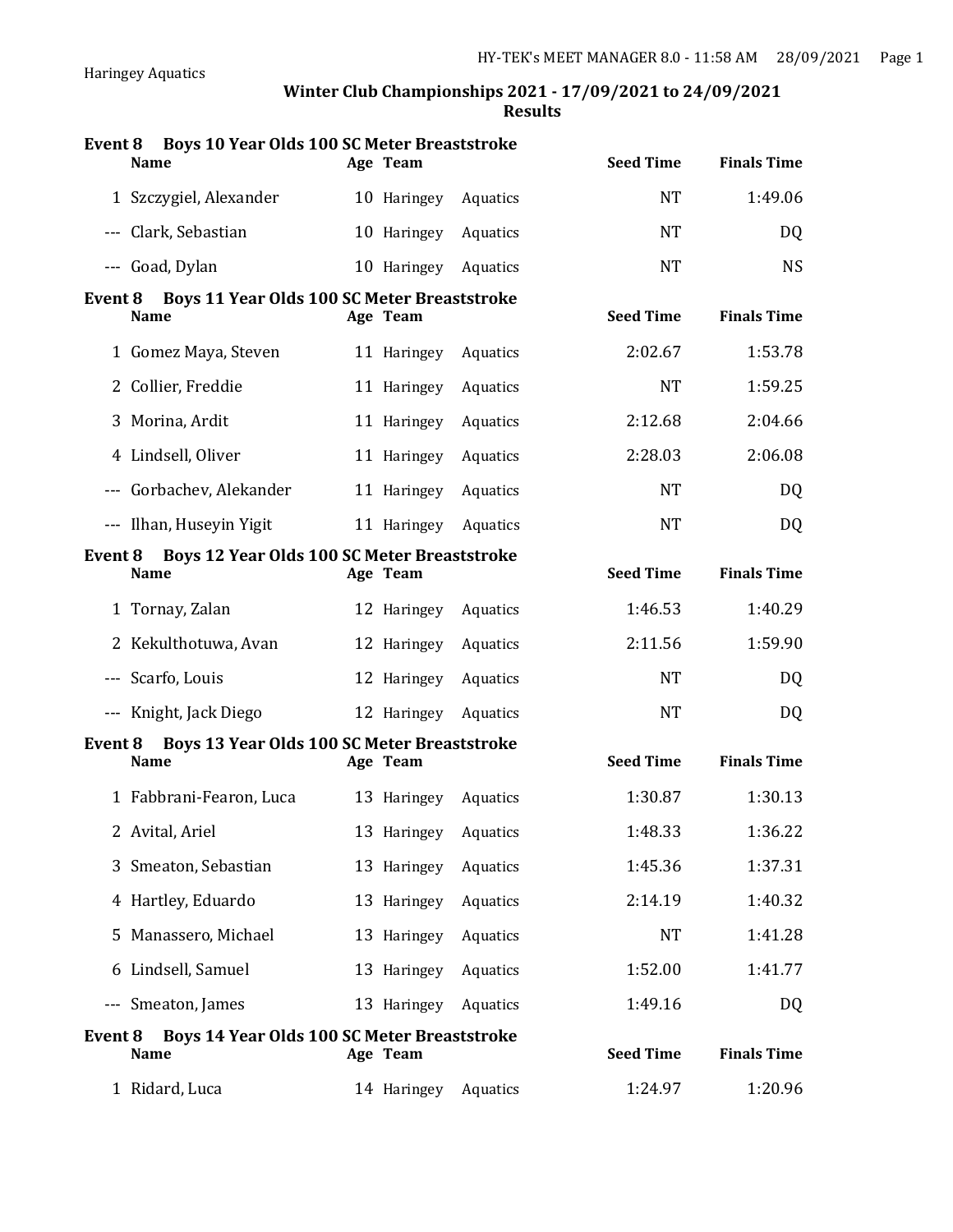|                |                                             |             | winter Club Championships 2021 - 17/09/2021 to 24/09/2021<br><b>Results</b> |                  |                    |
|----------------|---------------------------------------------|-------------|-----------------------------------------------------------------------------|------------------|--------------------|
|                | 2 Clayton, Thomas                           | 14 Haringey | Aquatics                                                                    | 1:33.31          | 1:30.94            |
| 3              | Paduraru, Luca                              | 14 Haringey | Aquatics                                                                    | 1:29.47          | 1:32.00            |
|                | 4 Ratcliffe, Angus                          | 14 Haringey | Aquatics                                                                    | 2:09.21          | 1:33.69            |
| 5.             | Bainbridge, Harrison                        | 14 Haringey | Aquatics                                                                    | 1:41.22          | 1:34.06            |
|                | --- Brinkmann, Anton                        | 14 Haringey | Aquatics                                                                    | 2:04.65          | <b>NS</b>          |
| <b>Event 8</b> | Boys 15 Year Olds 100 SC Meter Breaststroke |             |                                                                             |                  |                    |
|                | <b>Name</b>                                 | Age Team    |                                                                             | <b>Seed Time</b> | <b>Finals Time</b> |
|                | 1 Sze, Theo                                 | 15 Haringey | Aquatics                                                                    | 1:33.87          | 1:28.34            |
|                | 2 Holland, Jamie                            | 15 Haringey | Aquatics                                                                    | 1:34.94          | 1:29.13            |
| 3              | Caravati-Pringle, Elia                      | 15 Haringey | Aquatics                                                                    | 1:34.75          | 1:30.22            |
|                | 4 Mistry, Zacky                             | 15 Haringey | Aquatics                                                                    | <b>NT</b>        | 1:43.50            |
|                | --- Sweet Purcell, Aidan                    | 15 Haringey | Aquatics                                                                    | 1:34.00          | <b>NS</b>          |
|                | --- Bhonsle, Gabriel                        | 15 Haringey | Aquatics                                                                    | 1:26.36          | <b>NS</b>          |
| Event 8        | Boys 16 & Over 100 SC Meter Breaststroke    |             |                                                                             |                  |                    |
|                | <b>Name</b>                                 | Age Team    |                                                                             | <b>Seed Time</b> | <b>Finals Time</b> |
|                | 1 Hoole, Haydn                              | 17 Haringey | Aquatics                                                                    | 1:12.69          | 1:13.59            |
|                | 2 Ellingham, Luke                           | 17 Haringey | Aquatics                                                                    | 1:14.63          | 1:13.75            |
| 3              | Davies, Gareth                              | 17 Haringey | Aquatics                                                                    | 1:13.18          | 1:14.61            |
|                | 4 Harden-Wilson, Stephen                    | 16 Haringey | Aquatics                                                                    | 1:30.28          | 1:23.90            |

Haringey Aquatics

| Girls 9 & Under 100 SC Meter Breaststroke<br>Event 9                   |                |          |                  |                    |
|------------------------------------------------------------------------|----------------|----------|------------------|--------------------|
| <b>Name</b>                                                            | Age Team       |          | <b>Seed Time</b> | <b>Finals Time</b> |
| 1 Hurcombe, Lulu                                                       | 9 Haringey     | Aquatics | <b>NT</b>        | 1:59.14            |
| 2 Ilhan, Ipek                                                          | 8<br>Haringey  | Aquatics | <b>NT</b>        | 3:22.50            |
| Girls 10 Year Olds 100 SC Meter Breaststroke<br>Event 9<br><b>Name</b> | Age Team       |          | <b>Seed Time</b> | <b>Finals Time</b> |
| 1 Morgan, Alba                                                         | 10 Haringey    | Aquatics | <b>NT</b>        | 2:07.68            |
| 2 Widdows, Alba                                                        | 10 Haringey    | Aquatics | <b>NT</b>        | 2:13.50            |
| Girls 11 Year Olds 100 SC Meter Breaststroke<br>Event 9<br><b>Name</b> | Age Team       |          | <b>Seed Time</b> | <b>Finals Time</b> |
| 1 Hanson, Amy                                                          | 11 Haringey    | Aquatics | 1:37.97          | 1:36.91            |
| Wiley, Amelie                                                          | Haringey<br>11 | Aquatics | 2:17.37          | 1:47.81            |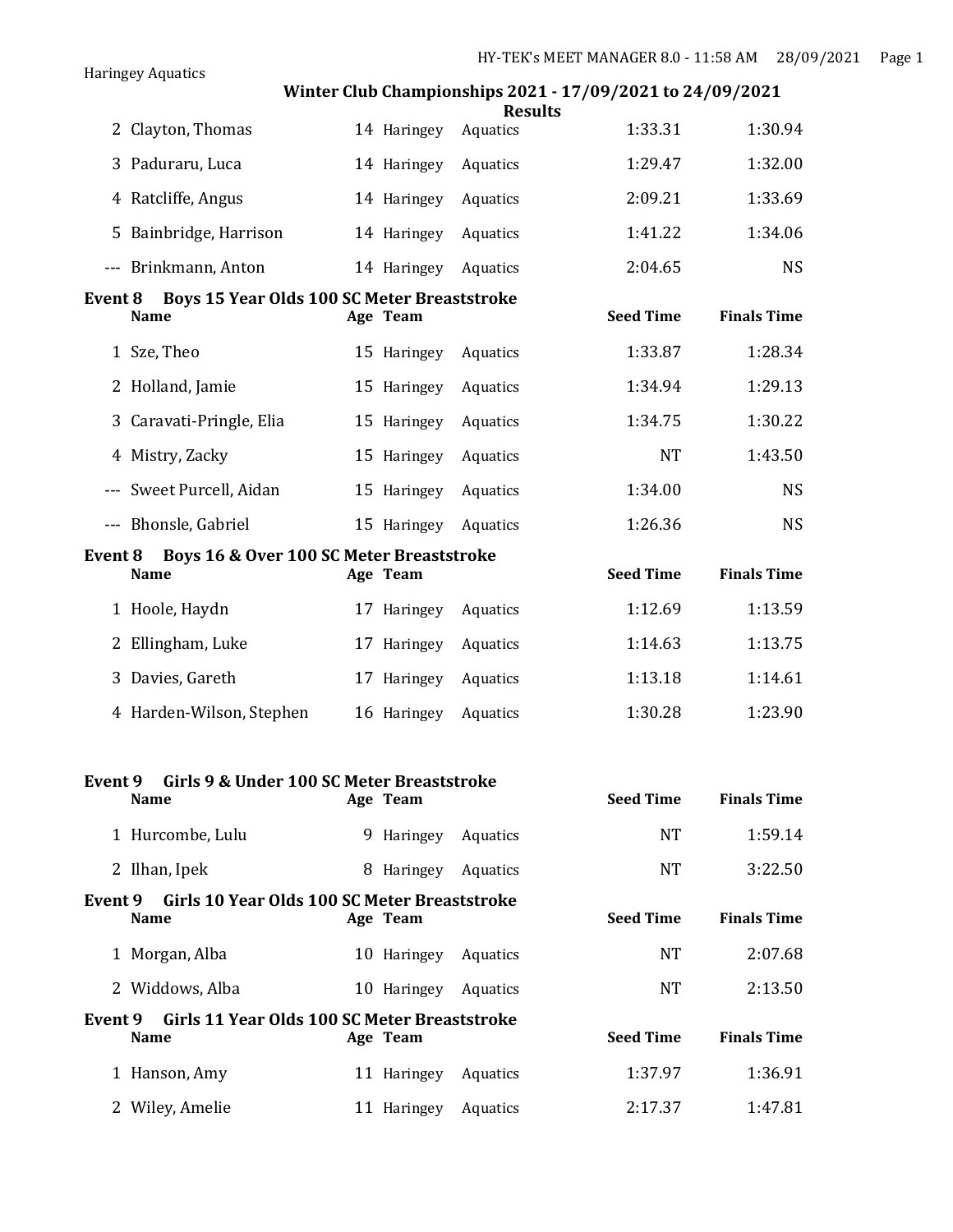|                          | 3 Jones, Rannie                                             | 11 Haringey | Aquatics | 2:09.42          | 2:01.47            |
|--------------------------|-------------------------------------------------------------|-------------|----------|------------------|--------------------|
|                          | 4 Hipwell, Evie                                             | 11 Haringey | Aquatics | <b>NT</b>        | 2:09.38            |
| 5                        | Ashkanasi, Saskia                                           | 11 Haringey | Aquatics | <b>NT</b>        | 2:19.19            |
|                          | --- Blacker, Cassia                                         | 11 Haringey | Aquatics | <b>NT</b>        | <b>NS</b>          |
| <b>Event 9</b>           | Girls 12 Year Olds 100 SC Meter Breaststroke<br><b>Name</b> | Age Team    |          | <b>Seed Time</b> | <b>Finals Time</b> |
|                          | 1 Charalambous, Selena                                      | 12 Haringey | Aquatics | 1:39.04          | 1:38.81            |
|                          | 2 Gomez Maya, Veronica                                      | 12 Haringey | Aquatics | 1:51.83          | 1:41.31            |
| 3                        | Bratchell-Owens, Sophia                                     | 12 Haringey | Aquatics | 2:02.62          | 1:48.75            |
| 4                        | Bhonsle, Nina                                               | 12 Haringey | Aquatics | 1:51.90          | 1:49.70            |
| 5                        | Wohlgemuth, Aoife                                           | 12 Haringey | Aquatics | <b>NT</b>        | 1:59.81            |
| $   \,$                  | Saltmarsh, Georgina                                         | 12 Haringey | Aquatics | 1:43.15          | <b>NS</b>          |
| $\overline{\phantom{a}}$ | Fairbairn, Khai                                             | 12 Haringey | Aquatics | <b>NT</b>        | <b>NS</b>          |
| <b>Event 9</b>           | Girls 13 Year Olds 100 SC Meter Breaststroke<br>Name        | Age Team    |          | <b>Seed Time</b> | <b>Finals Time</b> |
|                          |                                                             |             |          |                  |                    |
|                          | 1 Hesketh, Josie                                            | 13 Haringey | Aquatics | 1:37.69          | 1:33.31            |
| 2                        | Floriani, Isabella                                          | 13 Haringey | Aquatics | 1:39.22          | 1:38.19            |
|                          | *3 Poulton, Francesca                                       | 13 Haringey | Aquatics | 1:54.73          | 1:39.28            |
| $*3$                     | Mistry, Clara                                               | 13 Haringey | Aquatics | 1:39.57          | 1:39.28            |
| 5                        | Greensmith, Georgia                                         | 13 Haringey | Aquatics | 1:40.96          | 1:39.69            |
|                          | 6 Skinner, Lottie                                           | 13 Haringey | Aquatics | 1:46.85          | 1:41.75            |
|                          | 7 Roxburgh, Millie                                          | 13 Haringey | Aquatics | 1:52.53          | 1:42.81            |
|                          | 8 Le May, Jessie                                            | 13 Haringey | Aquatics | 1:54.82          | 1:43.28            |
| Event 9                  | Girls 14 Year Olds 100 SC Meter Breaststroke<br><b>Name</b> | Age Team    |          | <b>Seed Time</b> | <b>Finals Time</b> |
|                          | 1 Gomez-Velasco, Bianca                                     | 14 Haringey | Aquatics | 1:20.53          | 1:23.16            |
| 2                        | Grzybek, Maja                                               | 14 Haringey | Aquatics | 1:28.16          | 1:28.60            |
| 3                        | Fazzani, Adriana                                            | 14 Haringey | Aquatics | 1:33.12          | 1:35.84            |
| 4                        | Carter, Isobel                                              | 14 Haringey | Aquatics | 2:10.62          | 1:37.56            |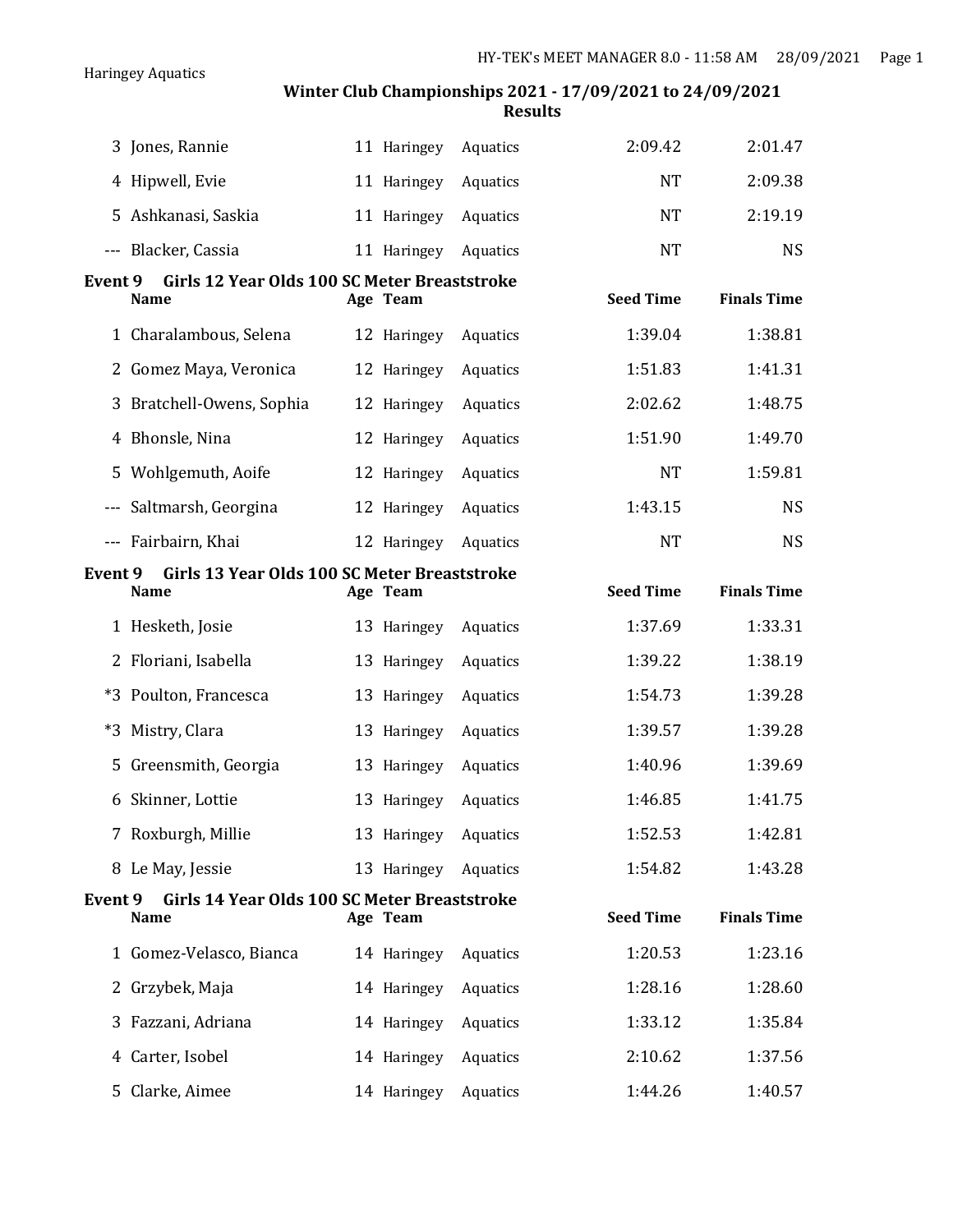# **Winter Club Championships 2021 - 17/09/2021 to 24/09/2021 Results** 6 Clement, Lauren Emma 14 Haringey Aquatics 1:53.37 1:48.47 --- Mitchell, Katy 14 Haringey Aquatics 1:50.50 NS --- Blacker, Bella 14 Haringey Aquatics 1:55.15 NS **Event 9 Girls 15 Year Olds 100 SC Meter Breaststroke Name Age Team Seed Time Finals Time** 1 Jones, Faith 15 Haringey Aquatics 1:46.89 1:40.63 2 Kekulthotuwa, Ayushi 15 Haringey Aquatics 1:52.86 1:43.06 3 Jakupi, Alvina 15 Haringey Aquatics 1:53.51 1:51.09 --- Holland, Kathryn 15 Haringey Aquatics 1:45.50 NS --- Wootton, Evie 15 Haringey Aquatics 1:21.47 NS --- Stevenson, Rowan 15 Haringey Aquatics 1:40.28 NS **Event 9 Girls 16 & Over 100 SC Meter Breaststroke Name Age Team Seed Time Finals Time** 1 Pepperday, Rose 20 Haringey Aquatics 1:22.30 1:27.44 2 Mentesh, Leila 17 Haringey Aquatics 1:35.81 1:35.50 3 Hegarty-Morrish, Rosie 17 Haringey Aquatics 1:40.09 1:36.06 4 Gomez-Velasco, Miranda 16 Haringey Aquatics 1:39.03 1:38.28 --- Reed, Lizzie 16 Haringey Aquatics 1:36.22 NS --- Paduraru, Dina 18 Haringey Aquatics 1:25.06 NS **Event 10 Boys 10 Year Olds 100 SC Meter Freestyle Name Age Team Seed Time Finals Time** 1 Szczygiel, Alexander 10 Haringey Aquatics NT 1:31.47 2 Clark, Sebastian 10 Haringey Aquatics NT 1:47.50 --- Goad, Dylan 10 Haringey Aquatics NT NT NS **Event 10 Boys 11 Year Olds 100 SC Meter Freestyle Name Age Team Seed Time Finals Time** 1 Gomez Maya, Steven 11 Haringey Aquatics 1:27.48 1:31.14 2 Ilhan, Huseyin Yigit 11 Haringey Aquatics NT 1:41.16 3 Collier, Freddie 11 Haringey Aquatics NT 1:44.82 4 Lindsell, Oliver 11 Haringey Aquatics 2:08.94 1:50.62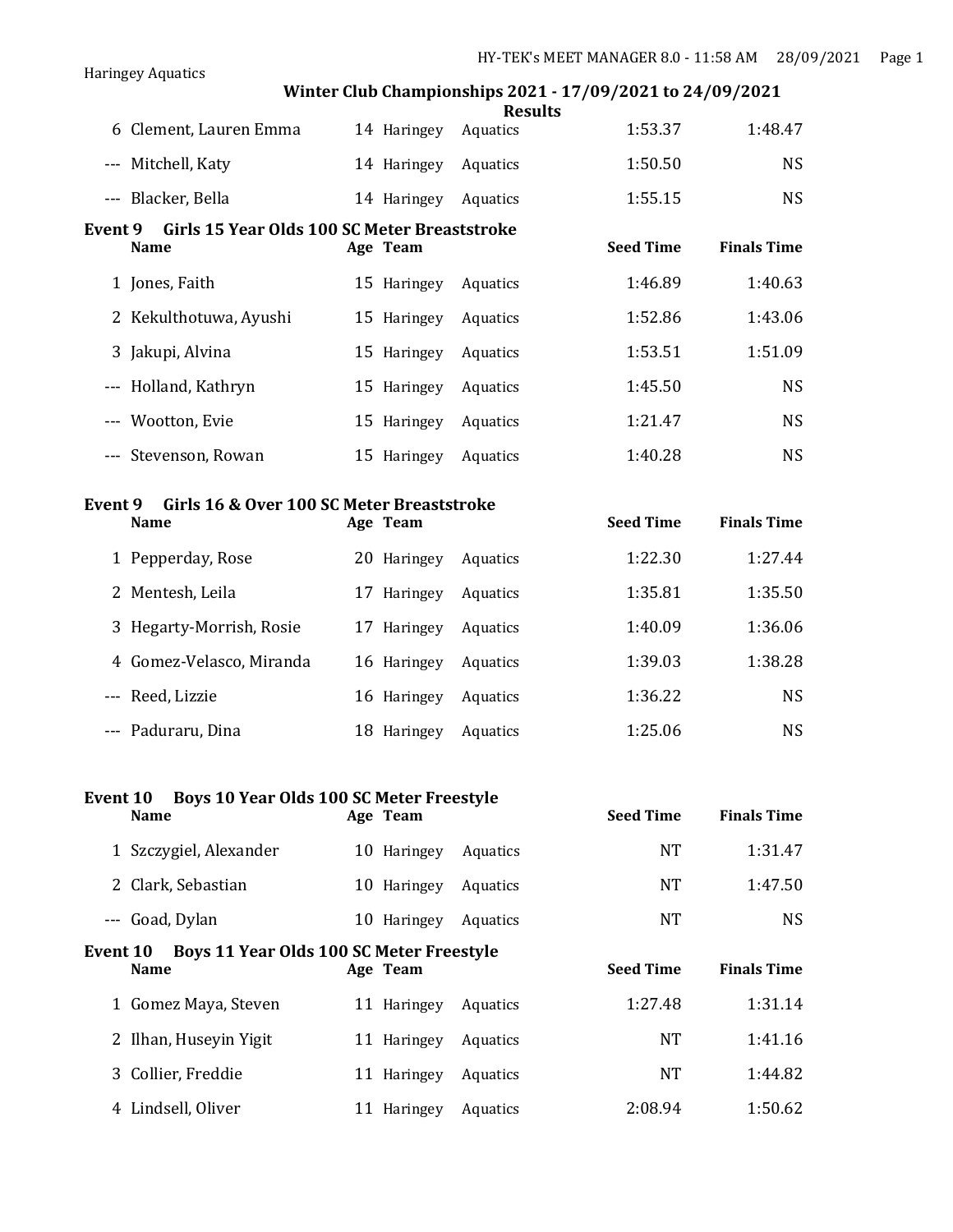| 5 Morina, Ardit                                                            | 11 Haringey | Aquatics | <b>NT</b>        | 1:59.53            |
|----------------------------------------------------------------------------|-------------|----------|------------------|--------------------|
| Boys 12 Year Olds 100 SC Meter Freestyle<br><b>Event 10</b><br><b>Name</b> | Age Team    |          | <b>Seed Time</b> | <b>Finals Time</b> |
| 1 Tornay, Zalan                                                            | 12 Haringey | Aquatics | 1:23.21          | 1:18.72            |
| Pacenko, Jakub<br>2                                                        | 12 Haringey | Aquatics | <b>NT</b>        | 1:30.47            |
| Knight, Jack Diego<br>3                                                    | 12 Haringey | Aquatics | <b>NT</b>        | 1:37.68            |
| Kekulthotuwa, Avan<br>4                                                    | 12 Haringey | Aquatics | 1:42.69          | 1:44.89            |
| 5 Scarfo, Louis                                                            | 12 Haringey | Aquatics | <b>NT</b>        | 1:58.60            |
| <b>Event 10</b><br>Boys 13 Year Olds 100 SC Meter Freestyle<br><b>Name</b> | Age Team    |          | <b>Seed Time</b> | <b>Finals Time</b> |
| 1 Smeaton, James                                                           | 13 Haringey | Aquatics | 1:08.47          | 1:07.93            |
| 2 Fabbrani-Fearon, Luca                                                    | 13 Haringey | Aquatics | 1:11.42          | 1:11.77            |
| Smeaton, Sebastian<br>3                                                    | 13 Haringey | Aquatics | 1:24.25          | 1:15.15            |
| 4 Hartley, Eduardo                                                         | 13 Haringey | Aquatics | 1:40.95          | 1:19.37            |
| Manassero, Michael<br>5                                                    | 13 Haringey | Aquatics | <b>NT</b>        | 1:20.16            |
| 6 Lindsell, Samuel                                                         | 13 Haringey | Aquatics | 1:29.12          | 1:23.25            |
| 7 Avital, Ariel                                                            | 13 Haringey | Aquatics | 1:32.18          | 1:25.57            |
| Boys 14 Year Olds 100 SC Meter Freestyle<br><b>Event 10</b><br>Name        | Age Team    |          | <b>Seed Time</b> | <b>Finals Time</b> |
| 1 Ridard, Luca                                                             | 14 Haringey | Aquatics | 1:03.38          | 1:03.04            |
| Roxburgh, Max<br>2                                                         | 14 Haringey | Aquatics | <b>NT</b>        | 1:09.12            |
| Paduraru, Luca<br>3                                                        | 14 Haringey | Aquatics | 1:08.75          | 1:09.65            |
| 4 Bainbridge, Harrison                                                     | 14 Haringey | Aquatics | 1:24.56          | 1:12.44            |
| Ratcliffe, Angus<br>5                                                      | 14 Haringey | Aquatics | 1:45.67          | 1:12.50            |
| 6 Poulier, Ruben                                                           | 14 Haringey | Aquatics | 1:42.03          | 1:13.91            |
| Clayton, Thomas<br>7                                                       | 14 Haringey | Aquatics | 1:30.97          | 1:17.68            |
| Brinkmann, Anton<br>$- - -$                                                | 14 Haringey | Aquatics | 1:51.69          | <b>NS</b>          |
| Boys 15 Year Olds 100 SC Meter Freestyle<br><b>Event 10</b><br><b>Name</b> | Age Team    |          | <b>Seed Time</b> | <b>Finals Time</b> |
| 1 Griffith-Preprah, Kyrique                                                | 15 Haringey | Aquatics | 1:03.57          | 1:03.79            |
| 2 Holland, Jamie                                                           | 15 Haringey | Aquatics | 1:05.80          | 1:04.25            |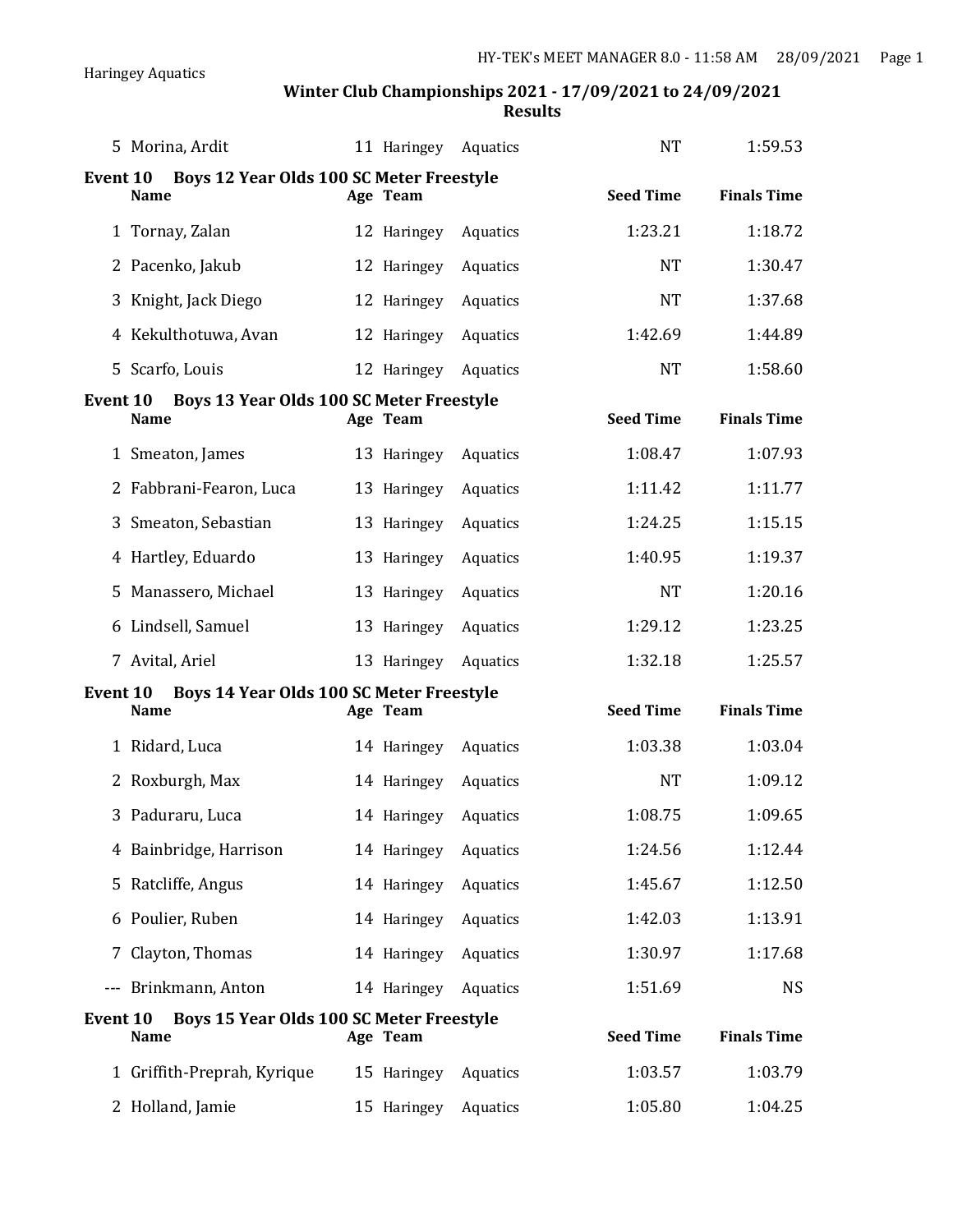|                 | 3 Caravati-Pringle, Elia                              | 15 Haringey | Aquatics | 1:08.28          | 1:07.91            |
|-----------------|-------------------------------------------------------|-------------|----------|------------------|--------------------|
|                 | 4 Sze, Theo                                           | 15 Haringey | Aquatics | 1:20.01          | 1:13.75            |
|                 | 5 Stitou, Karim                                       | 15 Haringey | Aquatics | <b>NT</b>        | 1:15.25            |
|                 | 6 Mistry, Zacky                                       | 15 Haringey | Aquatics | 1:40.22          | 1:24.19            |
|                 | --- Bhonsle, Gabriel                                  | 15 Haringey | Aquatics | 1:05.08          | <b>NS</b>          |
|                 | --- Sweet Purcell, Aidan                              | 15 Haringey | Aquatics | 1:14.68          | <b>NS</b>          |
| <b>Event 10</b> | Boys 16 & Over 100 SC Meter Freestyle                 |             |          |                  |                    |
|                 | <b>Name</b>                                           | Age Team    |          | <b>Seed Time</b> | <b>Finals Time</b> |
|                 | 1 Mackay, Alex                                        | 29 Haringey | Aquatics | 52.93            | 54.19              |
|                 | 2 Hoole, Haydn                                        | 17 Haringey | Aquatics | 55.02            | 55.91              |
|                 | 3 Davies, Gareth                                      | 17 Haringey | Aquatics | 56.87            | 57.75              |
|                 | 4 Ellingham, Luke                                     | 17 Haringey | Aquatics | 59.66            | 59.13              |
|                 | 5 Harden-Wilson, Stephen                              | 16 Haringey | Aquatics | 1:00.61          | 1:00.59            |
|                 |                                                       |             |          |                  |                    |
|                 |                                                       |             |          |                  |                    |
| Event 11        | Girls 9 & Under 100 SC Meter Freestyle<br><b>Name</b> | Age Team    |          | <b>Seed Time</b> | <b>Finals Time</b> |
|                 | 1 Hurcombe, Lulu                                      | 9 Haringey  | Aquatics | 1:46.09          | 1:26.00            |
|                 | 2 Ilhan, Ipek                                         | 8 Haringey  | Aquatics | <b>NT</b>        | 1:56.75            |
| Event 11        | Girls 10 Year Olds 100 SC Meter Freestyle             |             |          |                  |                    |
|                 | <b>Name</b>                                           | Age Team    |          | <b>Seed Time</b> | <b>Finals Time</b> |
|                 | 1 Morgan, Alba                                        | 10 Haringey | Aquatics | <b>NT</b>        | 1:46.31            |
|                 | 2 Widdows, Alba                                       | 10 Haringey | Aquatics | <b>NT</b>        | 2:01.63            |
| Event 11        | Girls 11 Year Olds 100 SC Meter Freestyle             |             |          |                  |                    |
|                 | <b>Name</b>                                           | Age Team    |          | <b>Seed Time</b> | <b>Finals Time</b> |
|                 | 1 Hanson, Amy                                         | 11 Haringey | Aquatics | 1:22.09          | 1:23.11            |
|                 | 2 Wiley, Amelie                                       | 11 Haringey | Aquatics | 1:45.93          | 1:27.74            |
|                 | 3 Jones, Rannie                                       | 11 Haringey | Aquatics | 1:47.88          | 1:36.13            |

--- Blacker, Cassia **11 Haringey Aquatics** MT NS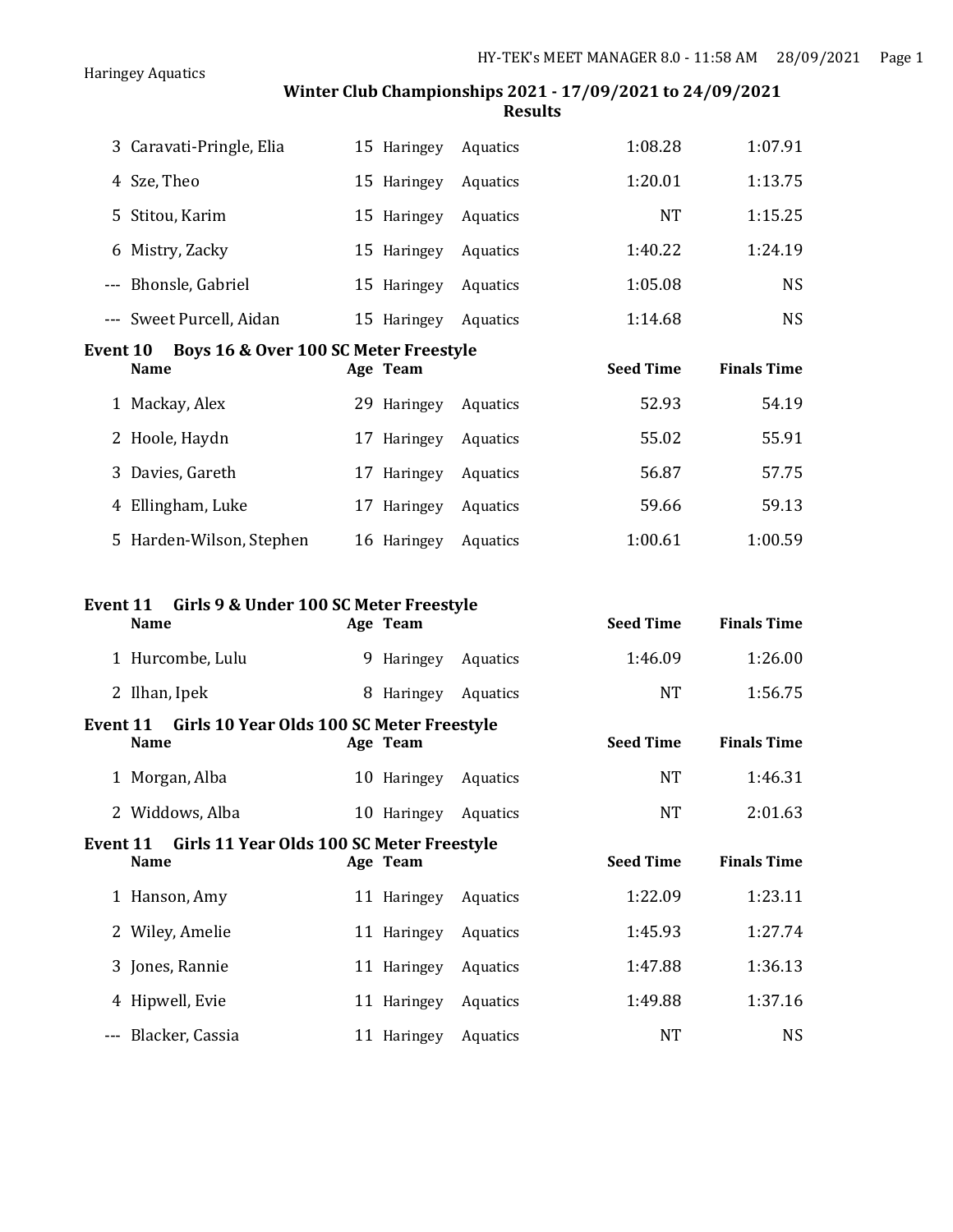|                 |                                                          |             | <b>Results</b> |                  |                    |
|-----------------|----------------------------------------------------------|-------------|----------------|------------------|--------------------|
| <b>Event 11</b> | Girls 12 Year Olds 100 SC Meter Freestyle<br><b>Name</b> | Age Team    |                | <b>Seed Time</b> | <b>Finals Time</b> |
|                 | 1 Gomez Maya, Veronica                                   | 12 Haringey | Aquatics       | 1:18.60          | 1:15.46            |
| 2               | Charalambous, Selena                                     | 12 Haringey | Aquatics       | 1:15.38          | 1:16.19            |
| 3               | Chu, Maxine                                              | 12 Haringey | Aquatics       | 1:18.75          | 1:17.66            |
| 4               | Bhonsle, Nina                                            | 12 Haringey | Aquatics       | 1:24.68          | 1:23.78            |
| 5               | Bratchell-Owens, Sophia                                  | 12 Haringey | Aquatics       | 1:40.42          | 1:28.78            |
| 6               | Wohlgemuth, Aoife                                        | 12 Haringey | Aquatics       | 1:56.00          | 1:38.32            |
|                 | --- Saltmarsh, Georgina                                  | 12 Haringey | Aquatics       | 1:34.75          | <b>NS</b>          |
|                 | --- Fairbairn, Khai                                      | 12 Haringey | Aquatics       | <b>NT</b>        | <b>NS</b>          |
| <b>Event 11</b> | Girls 13 Year Olds 100 SC Meter Freestyle<br><b>Name</b> | Age Team    |                | <b>Seed Time</b> | <b>Finals Time</b> |
|                 | 1 Hesketh, Josie                                         | 13 Haringey | Aquatics       | 1:11.69          | 1:13.09            |
| 2               | Floriani, Isabella                                       | 13 Haringey | Aquatics       | 1:13.86          | 1:15.25            |
| 3               | Poulton, Francesca                                       | 13 Haringey | Aquatics       | 1:24.71          | 1:15.91            |
| 4               | Greensmith, Georgia                                      | 13 Haringey | Aquatics       | 1:19.51          | 1:16.31            |
| 5               | Mistry, Clara                                            | 13 Haringey | Aquatics       | 1:15.73          | 1:16.54            |
| 6               | Skinner, Lottie                                          | 13 Haringey | Aquatics       | 1:19.27          | 1:17.19            |
| 7               | Le May, Jessie                                           | 13 Haringey | Aquatics       | 1:27.90          | 1:21.75            |
| 8               | Roxburgh, Millie                                         | 13 Haringey | Aquatics       | 1:38.44          | 1:30.56            |
| 9               | Barzin, Ayen                                             | 13 Haringey | Aquatics       | <b>NT</b>        | 1:39.07            |
| Event 11        | Girls 14 Year Olds 100 SC Meter Freestyle<br>Name        | Age Team    |                | <b>Seed Time</b> | <b>Finals Time</b> |
|                 | 1 Gomez-Velasco, Bianca                                  | 14 Haringey | Aquatics       | 1:03.60          | 1:05.08            |
| 2               | Grzybek, Maja                                            | 14 Haringey | Aquatics       | 1:05.95          | 1:05.59            |
| 3               | Carter, Isobel                                           | 14 Haringey | Aquatics       | 1:21.03          | 1:13.43            |
| 4               | Fazzani, Adriana                                         | 14 Haringey | Aquatics       | 1:12.85          | 1:15.62            |
| 5               | Clarke, Aimee                                            | 14 Haringey | Aquatics       | 1:31.38          | 1:22.02            |
| 6               | Clement, Lauren Emma                                     | 14 Haringey | Aquatics       | 1:38.70          | 1:27.15            |
|                 | Mitchell, Katy                                           | 14 Haringey | Aquatics       | 1:23.03          | <b>NS</b>          |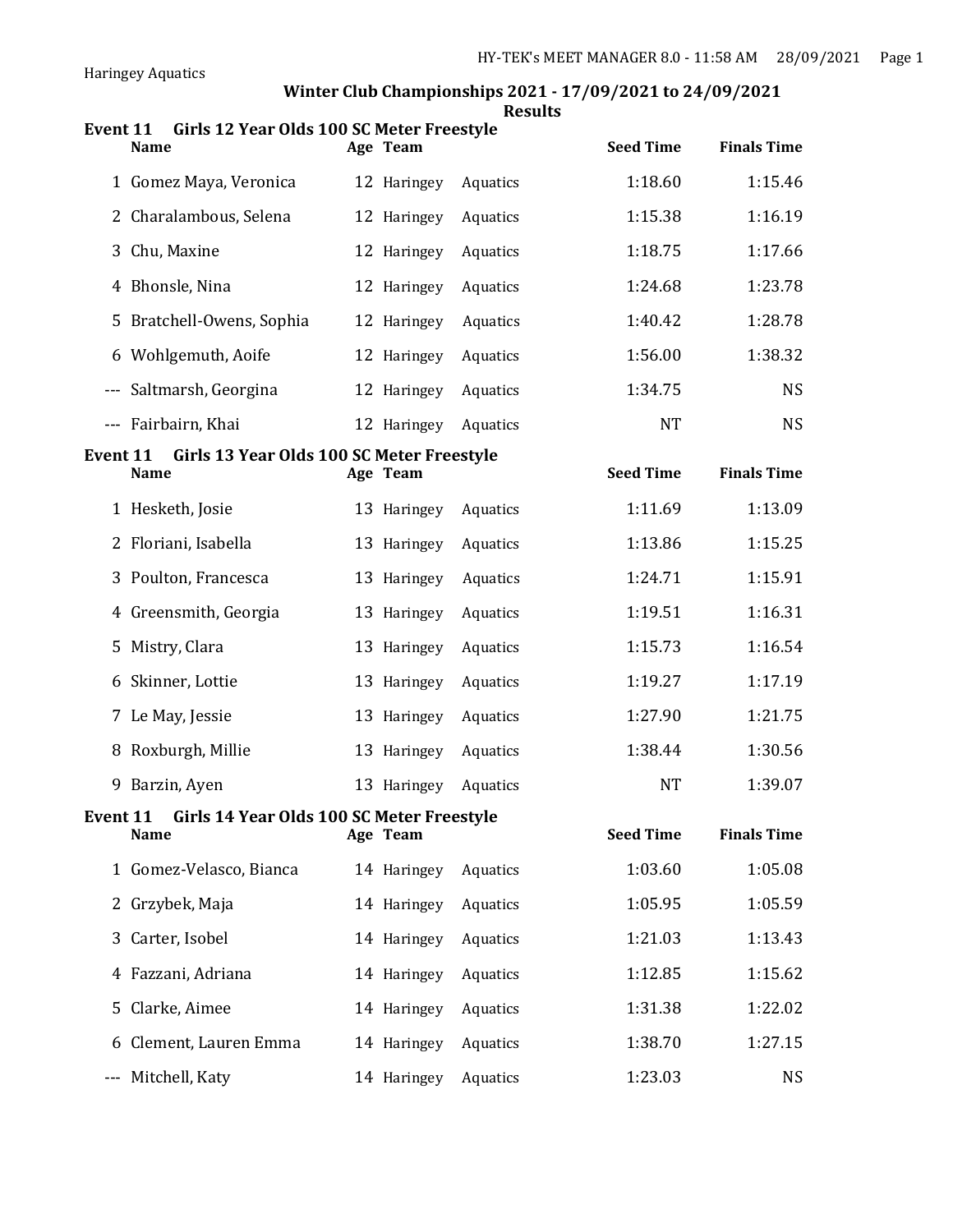|                                                                      |             | <b>Results</b> |                  |                    |
|----------------------------------------------------------------------|-------------|----------------|------------------|--------------------|
| --- Blacker, Bella                                                   | 14 Haringey | Aquatics       | 1:35.16          | <b>NS</b>          |
| Girls 15 Year Olds 100 SC Meter Freestyle<br>Event 11<br><b>Name</b> | Age Team    |                | <b>Seed Time</b> | <b>Finals Time</b> |
| 1 Isaza Ocampo, Tatiana C                                            | 15 Haringey | Aquatics       | 1:08.50          | 1:07.84            |
| 2 Kekulthotuwa, Ayushi                                               | 15 Haringey | Aquatics       | 1:22.00          | 1:18.65            |
| 3 Jones, Faith                                                       | 15 Haringey | Aquatics       | 1:17.34          | 1:19.03            |
| 4 Jakupi, Alvina                                                     | 15 Haringey | Aquatics       | 1:21.97          | 1:20.71            |
| --- Holland, Kathryn                                                 | 15 Haringey | Aquatics       | 1:13.38          | <b>NS</b>          |
| --- Wootton, Evie                                                    | 15 Haringey | Aquatics       | 1:05.55          | <b>NS</b>          |
| --- Stevenson, Rowan                                                 | 15 Haringey | Aquatics       | 1:10.47          | <b>NS</b>          |
| Girls 16 & Over 100 SC Meter Freestyle<br>Event 11                   |             |                |                  |                    |
| <b>Name</b>                                                          | Age Team    |                | <b>Seed Time</b> | <b>Finals Time</b> |
| 1 Pepperday, Rose                                                    | 20 Haringey | Aquatics       | 1:04.09          | 1:06.99            |
| 2 Hegarty-Morrish, Rosie                                             | 17 Haringey | Aquatics       | 1:12.90          | 1:08.61            |
| Gomez-Velasco, Miranda<br>3                                          | 16 Haringey | Aquatics       | 1:10.88          | 1:13.81            |
| 4 Mentesh, Leila                                                     | 17 Haringey | Aquatics       | 1:12.88          | 1:15.34            |
| --- Reed, Lizzie                                                     | 16 Haringey | Aquatics       | 1:09.60          | <b>NS</b>          |
| --- Paduraru, Dina                                                   | 18 Haringey | Aquatics       | 1:06.94          | <b>NS</b>          |
|                                                                      |             |                |                  |                    |
| <b>Event 12</b><br>Boys 11 Year Olds 200 SC Meter IM<br><b>Name</b>  | Age Team    |                | <b>Seed Time</b> | <b>Finals Time</b> |
|                                                                      |             |                |                  |                    |
| 1 Gomez Maya, Steven                                                 | 11 Haringey | Aquatics       | <b>NT</b>        | 3:52.18            |
| 2 Lindsell, Oliver                                                   | 11 Haringey | Aquatics       | <b>NT</b>        | 4:12.06            |
| Ilhan, Huseyin Yigit<br>3                                            | 11 Haringey | Aquatics       | <b>NT</b>        | 4:20.05            |
| --- Morina, Ardit                                                    | 11 Haringey | Aquatics       | <b>NT</b>        | DQ                 |
| Event 12<br>Boys 12 Year Olds 200 SC Meter IM<br><b>Name</b>         | Age Team    |                | <b>Seed Time</b> | <b>Finals Time</b> |
| 1 Tornay, Zalan                                                      | 12 Haringey | Aquatics       | NT.              | 3:17.23            |
| --- Scarfo, Louis                                                    | 12 Haringey | Aquatics       | <b>NT</b>        | DQ                 |
| Boys 13 Year Olds 200 SC Meter IM<br>Event 12                        |             |                |                  |                    |
| <b>Name</b>                                                          | Age Team    |                | <b>Seed Time</b> | <b>Finals Time</b> |
| 1 Smeaton, James                                                     | 13 Haringey | Aquatics       | NT               | 2:57.76            |